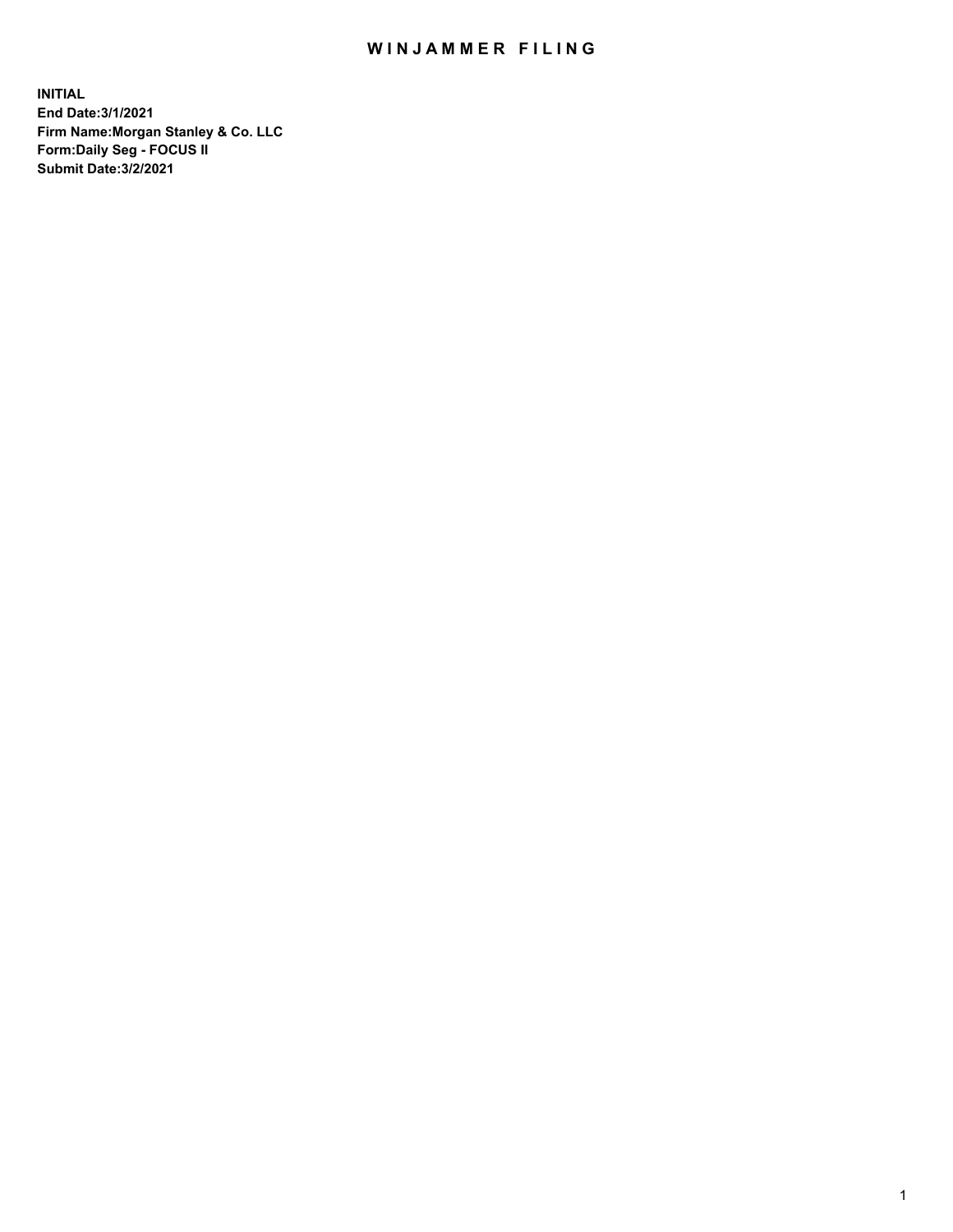**INITIAL End Date:3/1/2021 Firm Name:Morgan Stanley & Co. LLC Form:Daily Seg - FOCUS II Submit Date:3/2/2021 Daily Segregation - Cover Page**

| Name of Company                                                                                                                                                                                                                                                                                                                | Morgan Stanley & Co. LLC                                    |
|--------------------------------------------------------------------------------------------------------------------------------------------------------------------------------------------------------------------------------------------------------------------------------------------------------------------------------|-------------------------------------------------------------|
| <b>Contact Name</b>                                                                                                                                                                                                                                                                                                            | <b>Ikram Shah</b>                                           |
| <b>Contact Phone Number</b>                                                                                                                                                                                                                                                                                                    | 212-276-0963                                                |
| <b>Contact Email Address</b>                                                                                                                                                                                                                                                                                                   | Ikram.shah@morganstanley.com                                |
| FCM's Customer Segregated Funds Residual Interest Target (choose one):<br>a. Minimum dollar amount: ; or<br>b. Minimum percentage of customer segregated funds required:% ; or<br>c. Dollar amount range between: and; or<br>d. Percentage range of customer segregated funds required between:% and%.                         | 235,000,000<br><u>0</u><br>0 Q<br>0 <sub>0</sub>            |
| FCM's Customer Secured Amount Funds Residual Interest Target (choose one):<br>a. Minimum dollar amount: : or<br>b. Minimum percentage of customer secured funds required:%; or<br>c. Dollar amount range between: and; or<br>d. Percentage range of customer secured funds required between:% and%.                            | 140,000,000<br><u>0</u><br>0 <sub>0</sub><br>0 <sub>0</sub> |
| FCM's Cleared Swaps Customer Collateral Residual Interest Target (choose one):<br>a. Minimum dollar amount: ; or<br>b. Minimum percentage of cleared swaps customer collateral required:% ; or<br>c. Dollar amount range between: and; or<br>d. Percentage range of cleared swaps customer collateral required between:% and%. | 92,000,000<br><u>0</u><br>0 Q<br>0 <sub>0</sub>             |

Attach supporting documents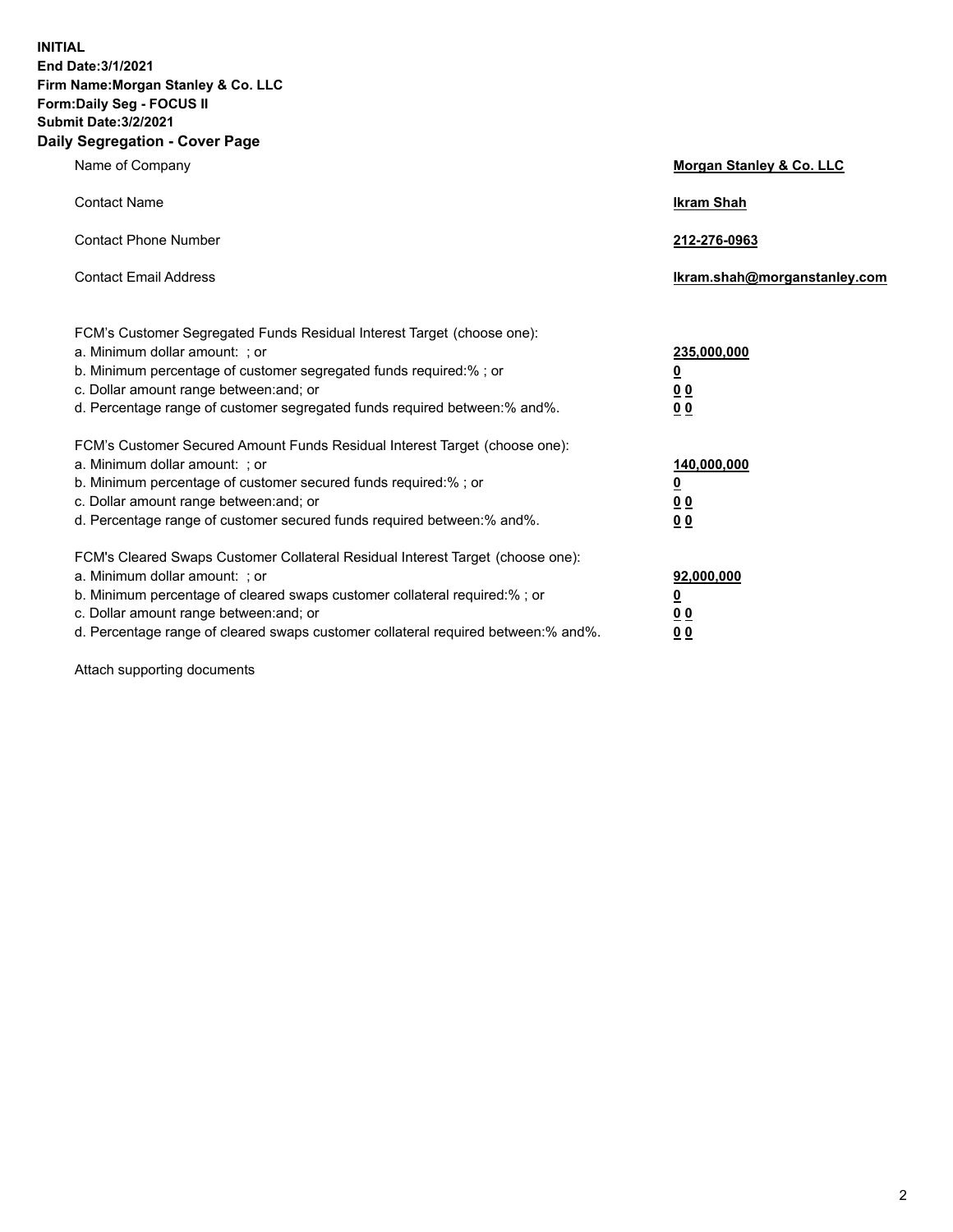## **INITIAL End Date:3/1/2021 Firm Name:Morgan Stanley & Co. LLC Form:Daily Seg - FOCUS II Submit Date:3/2/2021 Daily Segregation - Secured Amounts** Foreign Futures and Foreign Options Secured Amounts Amount required to be set aside pursuant to law, rule or regulation of a foreign government or a rule of a self-regulatory organization authorized thereunder 1. Net ledger balance - Foreign Futures and Foreign Option Trading - All Customers A. Cash **4,706,125,485** [7315] B. Securities (at market) **2,236,734,622** [7317] 2. Net unrealized profit (loss) in open futures contracts traded on a foreign board of trade **851,832,901** [7325] 3. Exchange traded options a. Market value of open option contracts purchased on a foreign board of trade **27,465,263** [7335] b. Market value of open contracts granted (sold) on a foreign board of trade **-24,888,579** [7337] 4. Net equity (deficit) (add lines 1. 2. and 3.) **7,797,269,692** [7345] 5. Account liquidating to a deficit and account with a debit balances - gross amount **65,664,504** [7351] Less: amount offset by customer owned securities **-61,432,542** [7352] **4,231,962** 6. Amount required to be set aside as the secured amount - Net Liquidating Equity Method (add lines 4 and 5) 7. Greater of amount required to be set aside pursuant to foreign jurisdiction (above) or line 6. FUNDS DEPOSITED IN SEPARATE REGULATION 30.7 ACCOUNTS 1. Cash in banks A. Banks located in the United States **706,648,694** [7500] B. Other banks qualified under Regulation 30.7 **804,636,115** [7520] **1,511,284,809** 2. Securities A. In safekeeping with banks located in the United States **478,442,106** [7540] B. In safekeeping with other banks qualified under Regulation 30.7 **22,153,185** [7560] **500,595,291** 3. Equities with registered futures commission merchants A. Cash **22,581,122** [7580] B. Securities **0** [7590] C. Unrealized gain (loss) on open futures contracts **1,030,554** [7600] D. Value of long option contracts **0** [7610] E. Value of short option contracts **0** [7615] **23,611,676** [7620] 4. Amounts held by clearing organizations of foreign boards of trade A. Cash **0** [7640] B. Securities **0** [7650] C. Amount due to (from) clearing organization - daily variation **0** [7660] D. Value of long option contracts **0** [7670] E. Value of short option contracts **0** [7675] **0** [7680]

- 5. Amounts held by members of foreign boards of trade
	-
	-
	- C. Unrealized gain (loss) on open futures contracts **850,802,347** [7720]
	- D. Value of long option contracts **27,465,263** [7730]
	-
- 6. Amounts with other depositories designated by a foreign board of trade **0** [7760]
- 7. Segregated funds on hand **0** [7765]
- 8. Total funds in separate section 30.7 accounts **8,057,307,049** [7770]
- 9. Excess (deficiency) Set Aside for Secured Amount (subtract line 7 Secured Statement Page 1 from Line 8)
- 10. Management Target Amount for Excess funds in separate section 30.7 accounts **140,000,000** [7780]
- 11. Excess (deficiency) funds in separate 30.7 accounts over (under) Management Target **115,805,395** [7785]

**0** [7305]

[7354] **7,801,501,654** [7355]

**7,801,501,654** [7360]

[7530]

[7570]

 A. Cash **3,432,296,911** [7700] B. Securities **1,736,139,331** [7710] E. Value of short option contracts **-24,888,579** [7735] **6,021,815,273** [7740] **255,805,395** [7380]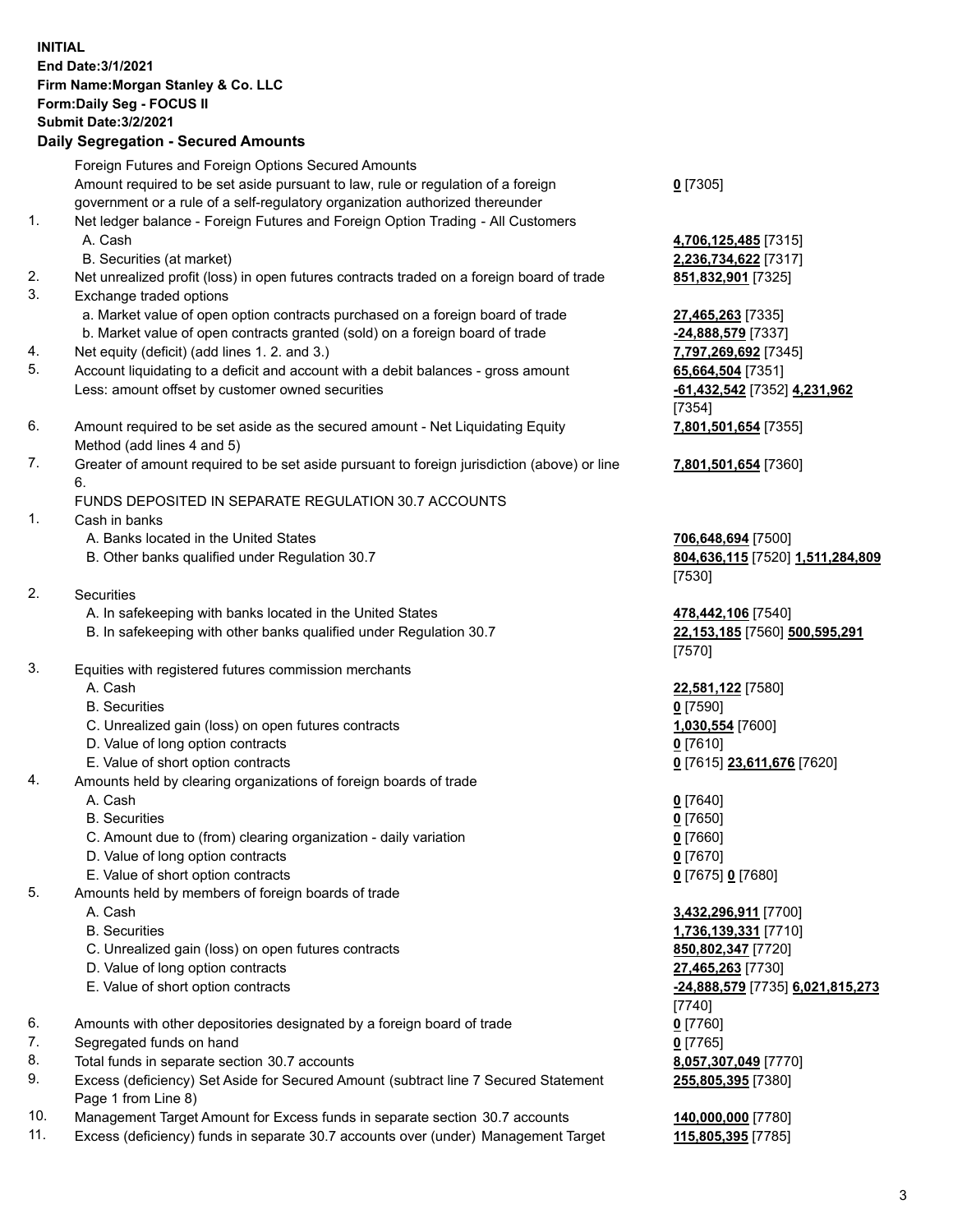**INITIAL End Date:3/1/2021 Firm Name:Morgan Stanley & Co. LLC Form:Daily Seg - FOCUS II Submit Date:3/2/2021 Daily Segregation - Segregation Statement** SEGREGATION REQUIREMENTS(Section 4d(2) of the CEAct) 1. Net ledger balance A. Cash **16,478,957,766** [7010] B. Securities (at market) **7,881,992,807** [7020] 2. Net unrealized profit (loss) in open futures contracts traded on a contract market **1,435,383,420** [7030] 3. Exchange traded options A. Add market value of open option contracts purchased on a contract market **607,484,189** [7032] B. Deduct market value of open option contracts granted (sold) on a contract market **-339,166,875** [7033] 4. Net equity (deficit) (add lines 1, 2 and 3) **26,064,651,307** [7040] 5. Accounts liquidating to a deficit and accounts with debit balances - gross amount **382,548,827** [7045] Less: amount offset by customer securities **-368,909,131** [7047] **13,639,696** [7050] 6. Amount required to be segregated (add lines 4 and 5) **26,078,291,003** [7060] FUNDS IN SEGREGATED ACCOUNTS 7. Deposited in segregated funds bank accounts A. Cash **4,943,798,940** [7070] B. Securities representing investments of customers' funds (at market) **0** [7080] C. Securities held for particular customers or option customers in lieu of cash (at market) **1,058,121,081** [7090] 8. Margins on deposit with derivatives clearing organizations of contract markets A. Cash **13,441,300,140** [7100] B. Securities representing investments of customers' funds (at market) **0** [7110] C. Securities held for particular customers or option customers in lieu of cash (at market) **6,823,871,726** [7120] 9. Net settlement from (to) derivatives clearing organizations of contract markets **-12,063,023** [7130] 10. Exchange traded options A. Value of open long option contracts **607,484,189** [7132] B. Value of open short option contracts **and the set of our original contracts -339,166,875** [7133] 11. Net equities with other FCMs A. Net liquidating equity **8,040,519** [7140] B. Securities representing investments of customers' funds (at market) **0** [7160] C. Securities held for particular customers or option customers in lieu of cash (at market) **0** [7170] 12. Segregated funds on hand **0** [7150] 13. Total amount in segregation (add lines 7 through 12) **26,531,386,697** [7180] 14. Excess (deficiency) funds in segregation (subtract line 6 from line 13) **453,095,694** [7190] 15. Management Target Amount for Excess funds in segregation **235,000,000** [7194]

16. Excess (deficiency) funds in segregation over (under) Management Target Amount Excess

**218,095,694** [7198]